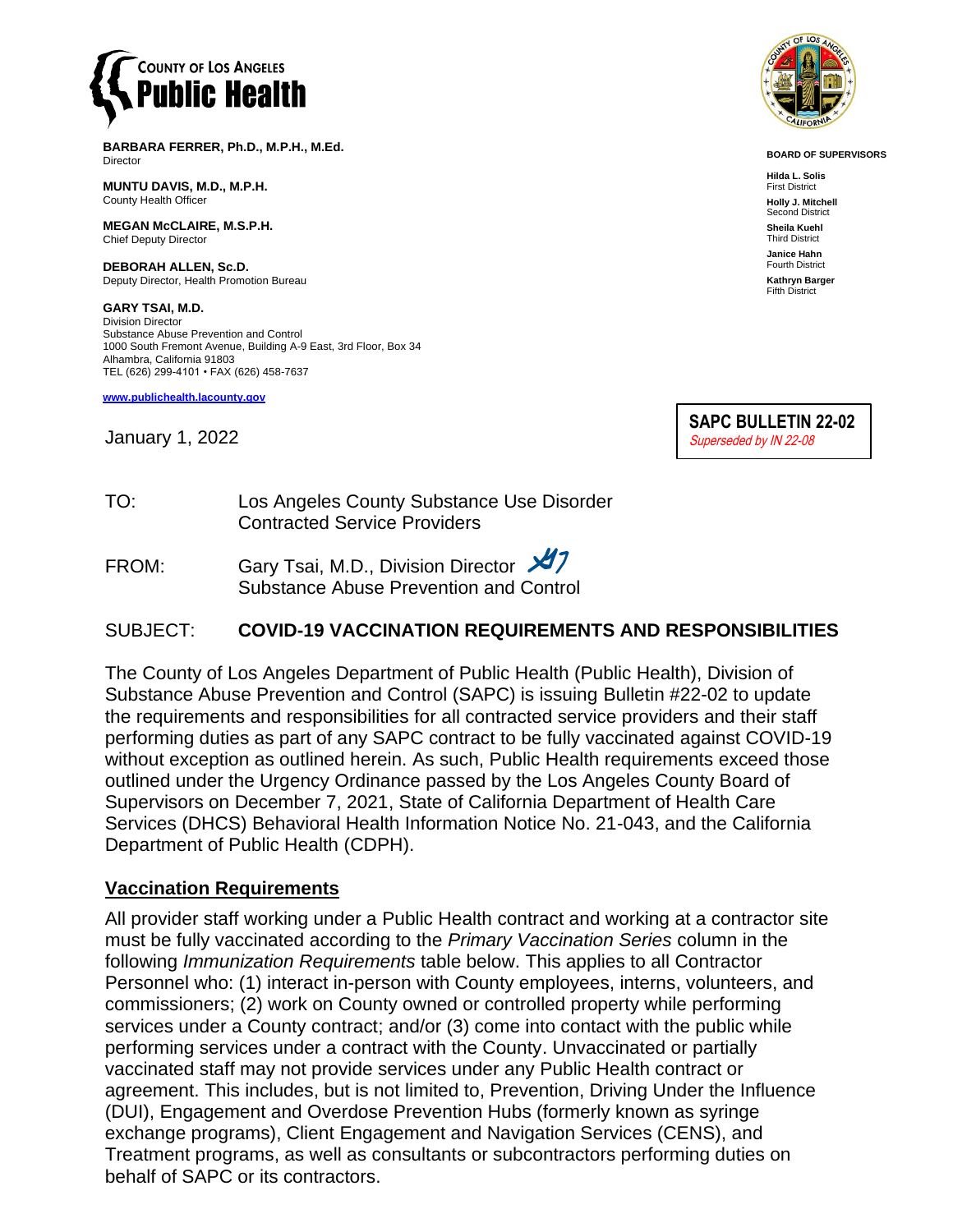#### **Booster Requirements**

All health care workers currently eligible for boosters, including those that work in a SAPC treatment setting, must be both fully vaccinated **and** boosted for COVID-19, receiving all recommended doses of the primary series of vaccines and a vaccine booster dose pursuant to the *Immunization Requirements* table below.

#### **Immunization Requirements**

| <b>COVID-19 Vaccine</b>                                                                                                       | <b>All</b><br><b>Contractor Staff</b>          | <b>All Contractor Staff Working in Substance</b><br><b>Use Disorder (SUD) Treatment Settings</b> |                                                                                                                                                                |
|-------------------------------------------------------------------------------------------------------------------------------|------------------------------------------------|--------------------------------------------------------------------------------------------------|----------------------------------------------------------------------------------------------------------------------------------------------------------------|
|                                                                                                                               | <b>Primary</b><br>vaccination<br><b>series</b> | When to get the<br>vaccine booster<br>dose                                                       | <b>Which vaccine booster</b><br>dose to receive                                                                                                                |
| Moderna or<br>Pfizer-BioNTech                                                                                                 | 1st and 2nd doses                              | Booster dose no<br>sooner than 6 months<br>after 2nd dose                                        | Any of the COVID-19 vaccines<br>authorized in the United States may<br>be used for the booster dose, but<br>either Moderna or Pfizer-BioNTech<br>are preferred |
| Johnson and Johnson<br>[J&J]/Janssen                                                                                          | 1st dose                                       | Booster dose no<br>sooner than 2 months<br>after 1st dose                                        | Any of the COVID-19 vaccines<br>authorized in the United States may<br>be used for the booster dose, but<br>either Moderna or Pfizer-BioNTech<br>are preferred |
| World Health Organization<br>(WHO) emergency use listing<br>COVID-19 vaccine                                                  | All recommended<br>doses                       | Booster dose no<br>sooner than 6 months<br>after getting all<br>recommended doses                | Single booster dose of Pfizer-<br>BioNTech COVID-19 vaccine                                                                                                    |
| A mix and match series<br>composed of any combination<br>of FDA-approved, FDA-<br>authorized, or WHO-EUL<br>COVID-19 vaccines | All recommended<br>doses                       | Booster dose no<br>sooner than 6 months<br>after getting all<br>recommended doses                | Single booster dose of Pfizer-<br>BioNTech COVID-19 vaccine                                                                                                    |

# **Testing as an Alternative to Vaccination**

Public Health and Public Health-SAPC are unable to accept and accommodate COVID-19 testing as an alternative to the vaccination requirement for any contractor staff and/or their subcontractors/consultants when performing duties as part of a Public Health or Public Health-SAPC contract or agreement (e.g., MOU). Staff not fully vaccinated and boosted in accordance with the table above may be transitioned to perform other duties not associated with Public Health contracts or may be assigned Public Health contracted work performed exclusively at a non-contractor site via telework or an approved telehealth platform.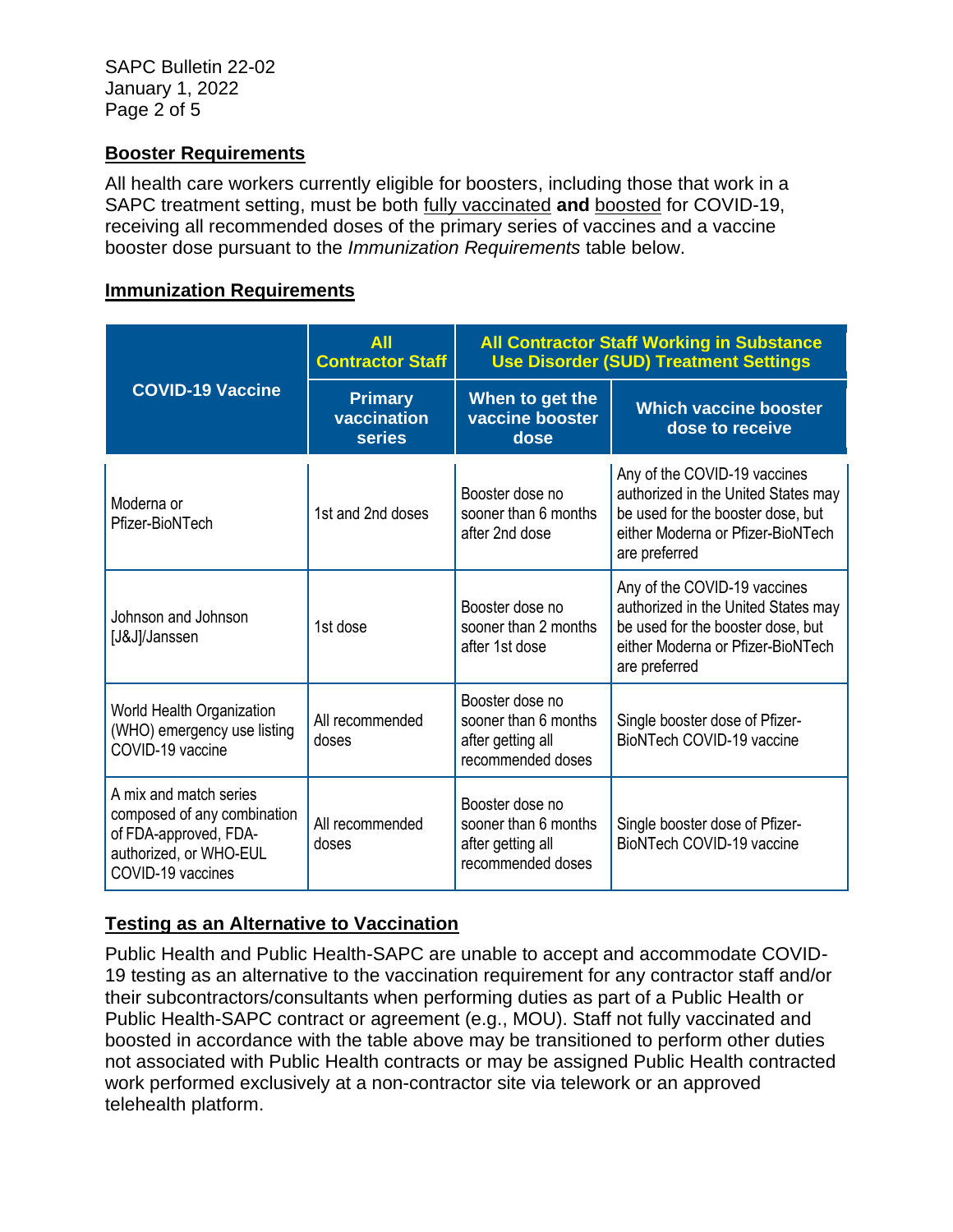SAPC Bulletin 22-02 January 1, 2022 Page 3 of 5

## **Verification**

In accordance with all applicable privacy laws, regulations, and [CDPH Guidance for](https://www.cdph.ca.gov/Programs/CID/DCDC/Pages/COVID-19/Vaccine-Record-Guidelines-Standards.aspx)  [Vaccine Records Guidelines & Standards,](https://www.cdph.ca.gov/Programs/CID/DCDC/Pages/COVID-19/Vaccine-Record-Guidelines-Standards.aspx) providers must document and retain verification of the employee's vaccination status and any corresponding testing(s) results. Documentation includes, but is not limited to: 1) full name and date of birth; 2) vaccine manufacturer; 3) date of vaccine administration (for first dose and, if applicable, second dose); and 4) date of vaccine booster administration (if applicable).

Only the following forms of verification will be allowed:

- 1. Official COVID-19 Vaccination Record Card (issued by the California Department of Health and Human Services, Centers for Disease Control and Prevention [CDC] or World Health Organization [WHO] Yellow Card which includes: 1) the name of person vaccinated; 2) the type of vaccine provided; and 3) the date the last dose was administered); OR
- 2. A photo of a Vaccination Record Card as a separate document; OR
- 3. A photo of the client's Vaccination Record Card stored on a phone or electronic device; OR
- 4. Documentation of COVID-19 vaccination from a health care provider; OR
- 5. Digital record that includes a QR code that when scanned by a SMART Health Card reader displays to the reader client name, date of birth, vaccine dates and vaccine type; OR
- 6. Documentation of vaccination from other contracted employers who follow the California Department of Public Health vaccination records guidelines and standards.

### **Compliance Requirements**

As a condition of Public Health contracts, providers must submit the *Certification of Compliance Form* and attest to mandating staff vaccinations, and when applicable boosters, and identifying any staff who are not fully vaccinated and/or received any required booster as described herein. Providers who do not submit the required certification will be considered in breach of their contract terms and provisions.

Providers must establish a policy detailing the organization's process to ensure compliance with this bulletin, DHCS, and CDPH guidance. The policy must include the following key areas:

- Vaccine requirements
- Booster requirements
- Criteria for exemptions (if applicable and including language adhering to the prohibition of providing services under a DPH contract or agreement, or their assignment to exclusively work via telehealth or telework)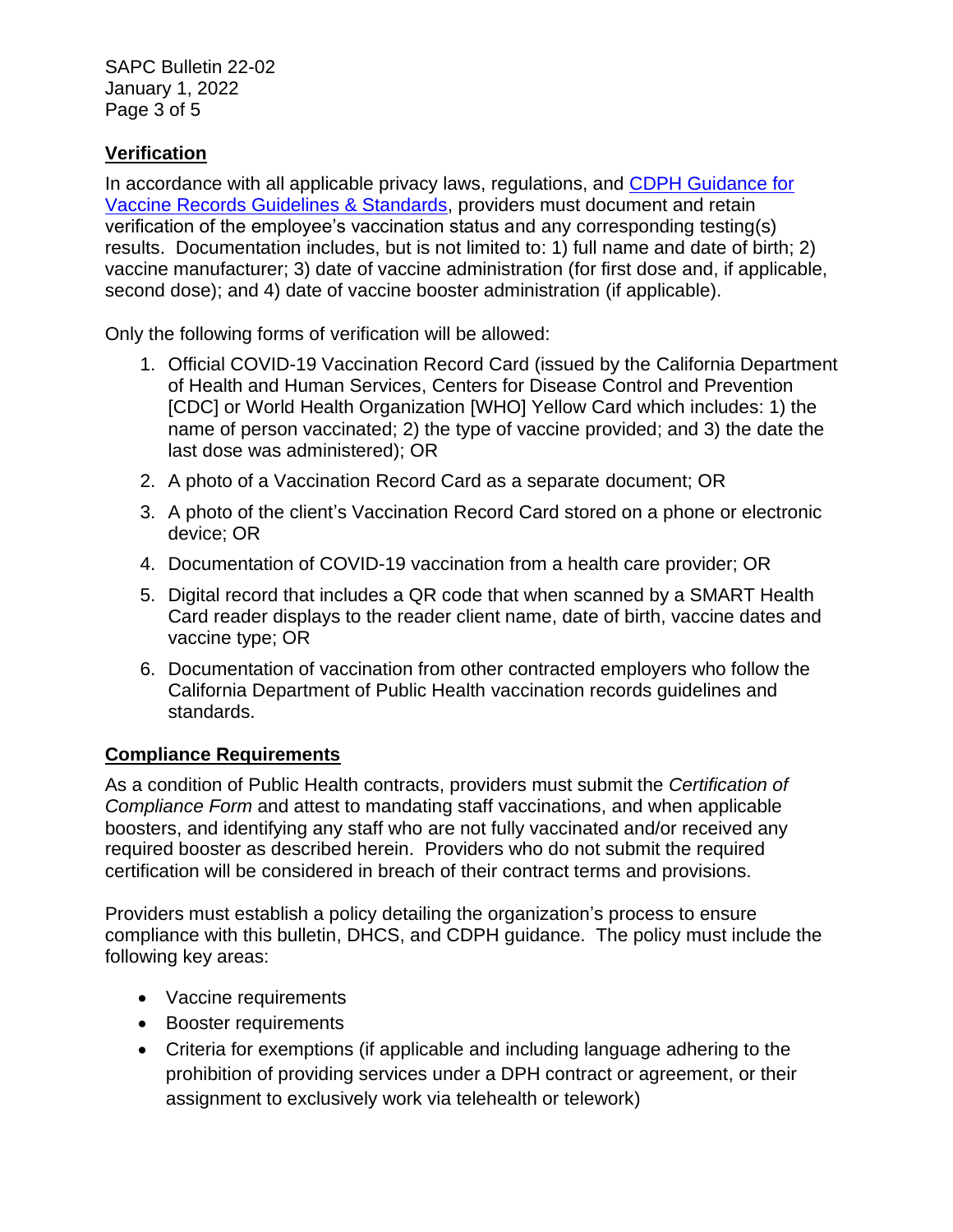SAPC Bulletin 22-02 January 1, 2022 Page 4 of 5

- Unvaccinated staff requirements (if applicable and including language adhering to the prohibition of providing services under a DPH contract or agreement, or their assignment to exclusively work via telehealth or telework)
- Vaccine and testing resources
- Record/Documentation requirements

Providers will also be required to sign the attached attestation form confirming adherence and implementation of the vaccine and booster policy. Providers must be prepared to provide all requested documentation confirming vaccinations and/or exemptions to local, County, and/or State representative(s) or their designee(s) upon request within one (1) business day after receiving the request.

*Note: The Certification of Compliance Form applies to all contractors performing work on behalf of all County Departments and thus includes language on testing options that are not applicable to Public Health and Public Health-SAPC.* 

## **Masking**

All staff working in healthcare settings, including SUD treatment sites must wear a mask regardless of vaccination status until further notice, per DHCS IN 21-043. Additional requirements outlined in any DPH updated Health Order must also be adhered to.

### **Resources**

Below are additional resources that providers may find helpful while developing and implementing their vaccine policy.

- [Los Angeles County Department of Public Health](http://publichealth.lacounty.gov/media/Coronavirus/reopening-la.htm#orders)
- [California Department of Public Health –](http://www.cdph.ca.gov/Programs/CID/DCDC/Pages/COVID-19/Order-of-the-State-Public-Health-Officer-Health-Care-Worker-Vaccine-Requirement.aspx) State of Public Health Officer Order of [December 22, 2021](http://www.cdph.ca.gov/Programs/CID/DCDC/Pages/COVID-19/Order-of-the-State-Public-Health-Officer-Health-Care-Worker-Vaccine-Requirement.aspx) and [FAQs](http://www.cdph.ca.gov/Programs/CID/DCDC/Pages/COVID-19/FAQ-Health-Care-Worker-Vaccine-Requirement.aspx)
- LA County Health Officer Health Care Worker Vaccination [Requirement](http://publichealth.lacounty.gov/media/Coronavirus/docs/HOO/HOO_HealthCareWorkerVaccination.pdf) and [FAQs](http://publichealth.lacounty.gov/media/Coronavirus/docs/HOO/FAQ-HealthCareWorkerVaccination.pdf)
- [CDPH Masking Guidance](https://www.cdph.ca.gov/Programs/CID/DCDC/Pages/COVID-19/guidance-for-face-coverings.aspx)
- [CDPH Guidance for Vaccine Records Guidelines & Standards](https://gcc02.safelinks.protection.outlook.com/?url=https%3A%2F%2Fwww.cdph.ca.gov%2FPrograms%2FCID%2FDCDC%2FPages%2FCOVID-19%2FVaccine-Record-Guidelines-Standards.aspx&data=04%7C01%7CKelly.Pfeifer%40dhcs.ca.gov%7C5be415a00a6f4e6ef6e308d94f9ff78a%7C265c2dcd2a6e43aab2e826421a8c8526%7C0%7C0%7C637628370751468483%7CUnknown%7CTWFpbGZsb3d8eyJWIjoiMC4wLjAwMDAiLCJQIjoiV2luMzIiLCJBTiI6Ik1haWwiLCJXVCI6Mn0%3D%7C1000&sdata=7i5tNEVEMkKb3dq07sE%2Bgn6%2BvyylPUjf%2F9fkgg6sc7o%3D&reserved=0)
- [FDA COVID-19 Vaccines Webpage](https://www.fda.gov/emergency-preparedness-and-response/coronavirus-disease-2019-covid-19/covid-19-vaccines)
- [July 28, 2021 CDPH Guidance for the Use of Masks](https://www.cdph.ca.gov/Programs/CID/DCDC/Pages/COVID-19/guidance-for-face-coverings.aspx)
- [Get the Most out of Masking](https://www.cdph.ca.gov/Programs/CID/DCDC/Pages/COVID-19/Get-the-Most-out-of-Masking.aspx)
- [CDPH Masking Guidance Frequently Asked Questions](https://www.cdph.ca.gov/Programs/CID/DCDC/Pages/COVID-19/Face-Coverings-QA.aspx)
- [CDPH Testing Website](https://testing.covid19.ca.gov/get-started/)
- [Self-Isolation Instructions for Individuals Who Have or Likely Have COVID-19](http://www.cdc.gov/media/releases/2021/s1227-isolation-quarantine-guidance.html)  [\(CDC\)](http://www.cdc.gov/media/releases/2021/s1227-isolation-quarantine-guidance.html)
- [Interim Guidance for Managing Healthcare Personnel with COVID-19 Infection or](http://www.cdc.gov/coronavirus/2019-ncov/hcp/guidance-risk-assesment-hcp.html)  **[Exposure](http://www.cdc.gov/coronavirus/2019-ncov/hcp/guidance-risk-assesment-hcp.html)**
- [California Department of Public Health Self-Isolation Instructions for Individuals](https://gcc02.safelinks.protection.outlook.com/?url=https%3A%2F%2Fwww.cdph.ca.gov%2FPrograms%2FCID%2FDCDC%2FCDPH%2520Document%2520Library%2FCOVID-19%2Fself-isolation-instructions.pdf&data=04%7C01%7CKelly.Pfeifer%40dhcs.ca.gov%7C2b4be694c6ae4569cc8708d94fea7b7b%7C265c2dcd2a6e43aab2e826421a8c8526%7C0%7C0%7C637628690789684309%7CUnknown%7CTWFpbGZsb3d8eyJWIjoiMC4wLjAwMDAiLCJQIjoiV2luMzIiLCJBTiI6Ik1haWwiLCJXVCI6Mn0%3D%7C1000&sdata=bcaYXAI1WWbUuK2dSTHgoOeLLJnvC3cR%2Bg6UyJUEneE%3D&reserved=0)  [with COVID-19](https://gcc02.safelinks.protection.outlook.com/?url=https%3A%2F%2Fwww.cdph.ca.gov%2FPrograms%2FCID%2FDCDC%2FCDPH%2520Document%2520Library%2FCOVID-19%2Fself-isolation-instructions.pdf&data=04%7C01%7CKelly.Pfeifer%40dhcs.ca.gov%7C2b4be694c6ae4569cc8708d94fea7b7b%7C265c2dcd2a6e43aab2e826421a8c8526%7C0%7C0%7C637628690789684309%7CUnknown%7CTWFpbGZsb3d8eyJWIjoiMC4wLjAwMDAiLCJQIjoiV2luMzIiLCJBTiI6Ik1haWwiLCJXVCI6Mn0%3D%7C1000&sdata=bcaYXAI1WWbUuK2dSTHgoOeLLJnvC3cR%2Bg6UyJUEneE%3D&reserved=0)
- [Guidance on Returning to Work or School Following COVID-19 Diagnosis](https://gcc02.safelinks.protection.outlook.com/?url=https%3A%2F%2Fwww.cdph.ca.gov%2FPrograms%2FCID%2FDCDC%2FPages%2FCOVID-19%2FGuidance-on-Returning-to-Work-or-School-Following-COVID-19-Diagnosis.aspx&data=04%7C01%7CKelly.Pfeifer%40dhcs.ca.gov%7C2b4be694c6ae4569cc8708d94fea7b7b%7C265c2dcd2a6e43aab2e826421a8c8526%7C0%7C0%7C637628690789724134%7CUnknown%7CTWFpbGZsb3d8eyJWIjoiMC4wLjAwMDAiLCJQIjoiV2luMzIiLCJBTiI6Ik1haWwiLCJXVCI6Mn0%3D%7C1000&sdata=bIxj5%2BjeTxx6nKLTVAlkUbx93f1WDbyi4bEavhcGR4w%3D&reserved=0)
- [Responding to COVID-19 in the Workplace for Employers](https://gcc02.safelinks.protection.outlook.com/?url=https%3A%2F%2Fwww.cdph.ca.gov%2FPrograms%2FCID%2FDCDC%2FPages%2FCOVID-19%2FWorkplace-Outbreak-Employer-Guidance.aspx&data=04%7C01%7CKelly.Pfeifer%40dhcs.ca.gov%7C2b4be694c6ae4569cc8708d94fea7b7b%7C265c2dcd2a6e43aab2e826421a8c8526%7C0%7C0%7C637628690789689290%7CUnknown%7CTWFpbGZsb3d8eyJWIjoiMC4wLjAwMDAiLCJQIjoiV2luMzIiLCJBTiI6Ik1haWwiLCJXVCI6Mn0%3D%7C1000&sdata=6%2BKtbvUoHcCWDxjylp2687YJdIrp5x3tGwOszYYP4L8%3D&reserved=0)

# **Effective Period and Next Steps**